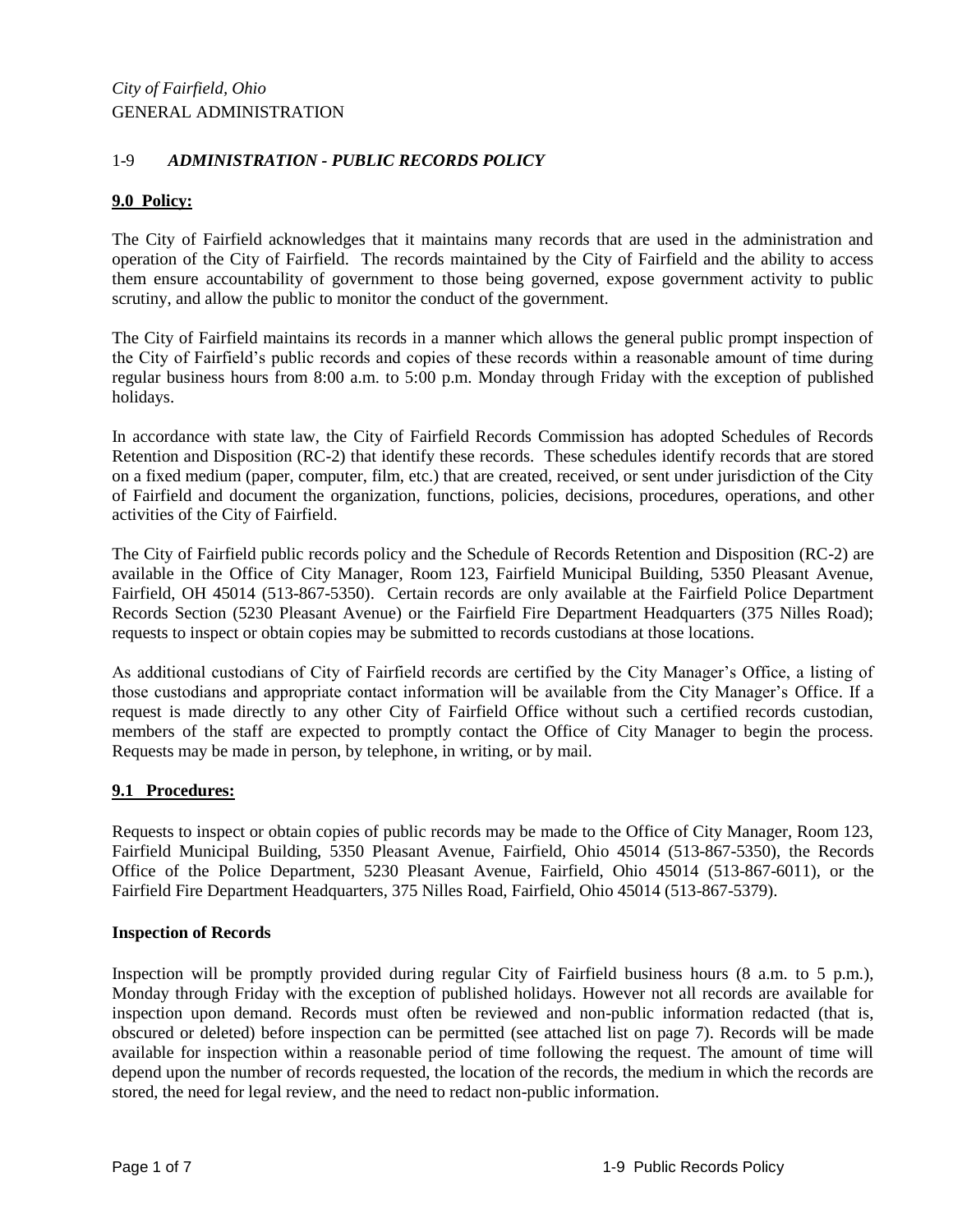#### **Obtaining Copies of Records**

The City of Fairfield will provide copies of records at cost. However not all records are available for copying upon demand. Records must often be reviewed and non-public information redacted before copying will be permitted. Copies will be provided within a reasonable period of time following the request.

The amount of time will depend upon the number of records requested, the location of the records, the medium in which the records are stored, the need for legal review, and the need to redact non-public information. Costs must be paid in advance before copies will be provided. Attached is the current cost of commonly requested copies.

#### **Possible Legal Review**

In the event a request is made to inspect and/or obtain a copy of a record maintained by the City of Fairfield containing information whose release may be prohibited or exempted by either state or federal law, the request shall be forwarded to legal counsel for the City of Fairfield for research and/or review. The person submitting the request shall be advised that their request is being reviewed by legal counsel to ensure that protected and/or exempted information is not improperly released by the City of Fairfield.

#### **Requests for Non-mandatory Information**

The City of Fairfield may ask that the identity of an individual who requests information and the reason the information is sought be in writing. The City of Fairfield first informs the requester that such disclosure is not mandatory. The City also informs the requester that providing such information in writing enhances the ability to identify, locate or deliver the records sought. The City may also ask that the request be put in writing, but notifies the requester that is not mandatory to do so. Nothing in this policy prohibits a City of Fairfield records custodian from making a written record of a request to inspect or obtain a copy of City record(s). Attached is a form which may be used by a requestor or a records custodian. When a requester declines to provide his or her name when requesting information that may not be released or available immediately, a City records custodian may provide the requester with a unique identification number to reference to use in identifying a request once the information has been prepared for release.

#### **Facilitating Access to and Copying of Public Records**

Any individual who wants to obtain or inspect a copy of a public record may request to have the record duplicated on paper, on the same medium on which the record is kept or on any other medium that the City Manager/designee determines reasonable. If the request is ambiguous or overly broad, the City informs the requester of the manner in which records are maintained and accessed in the ordinary course of business and allows the requester to revise the request. If requested, City of Fairfield staff will assist the requester with the revision of a request to facilitate access to records maintained by the City.

#### **Redactions and Denials of Information**

All records responsive to the request are made available in a reasonable period of time. The City makes the requester aware of any information that is exempt from disclosure requirements by notifying the requester of any redacted information or by making redactions in a plainly visible manner and noting the legal authority for such redaction (see attached list on page 7). If a public records request is denied, the City provides an explanation with legal authority for the denial of the request. This explanation is provided in writing if the request is made in writing or if the City Manager/designee determines a written explanation is necessary.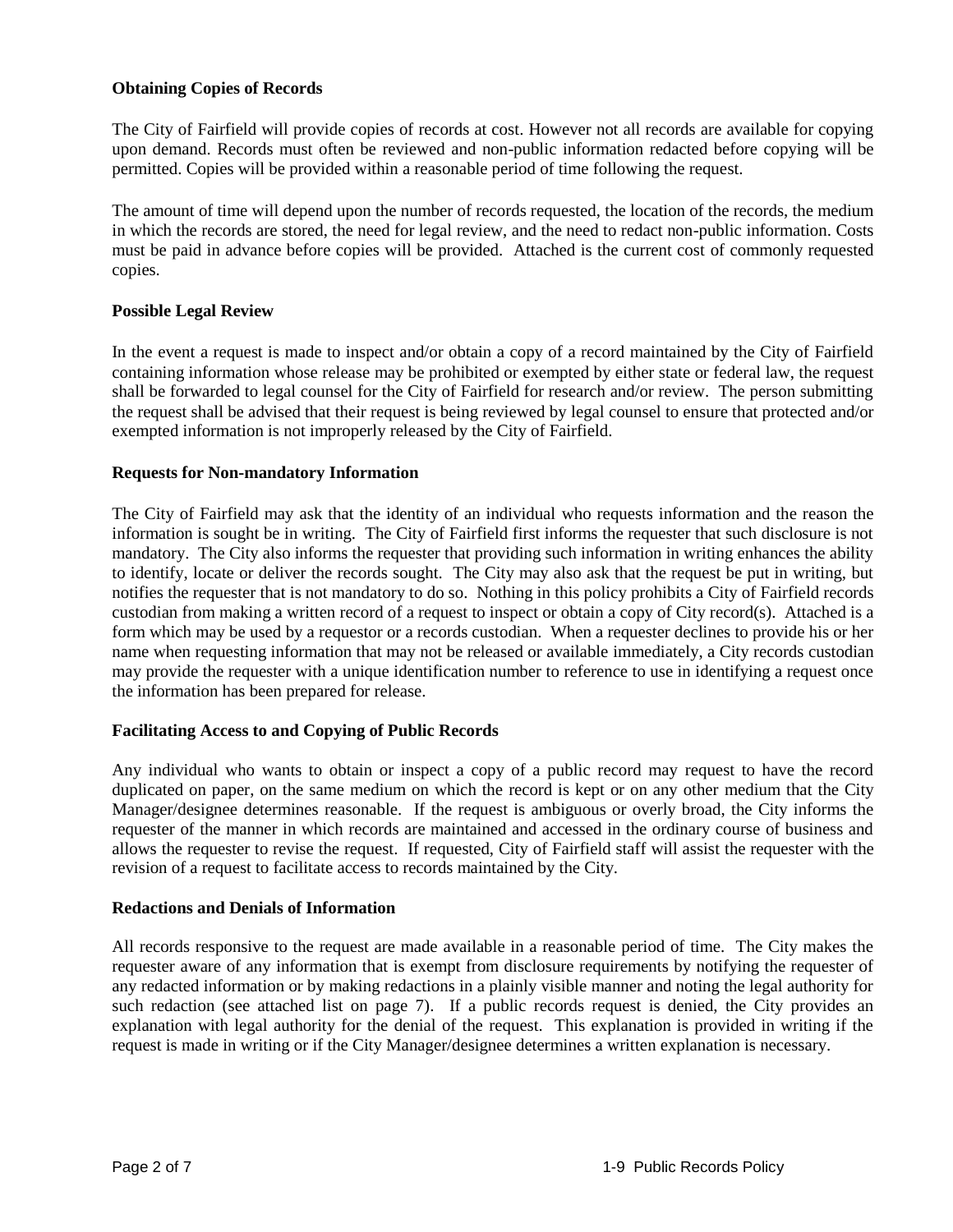#### **Information Delivery; Limitations**

The City Manager/designee transmits the information sought by mail or by any other means of delivery requested, if the method is reasonably available. The number of mail requests sent to any one person is limited to 10 a month unless the person certifies, in writing, that neither the records nor the information in them will be used for commercial purposes.

#### **Posting of Policy**

The City's public records policy is posted in a conspicuous location in all municipal buildings and employee handbooks provided by the City. The policy is distributed directly to the records custodian and receipt of the policy by the custodian is acknowledged. A copy of the records retention schedule is maintained and readily available to the public in the City Manager's Office.

#### **9.2 Special Procedures:**

Special procedures apply to certain e-mail and voicemail messages which are created, received, or sent under jurisdiction of the City of Fairfield and document the organization, functions, policies, decisions, procedures, operations, and other activities of the City of Fairfield. In other words, these electronic files meet the definition of a public record.

- 1. E-mail messages are automatically archived by the City's e-mail system. However, departments should consider printing hard copies of e-mail messages, sent or received, which meet the definition as a public record. Hard copies may be filed chronologically but employees should consider electronically copying such e-mails to an electronic file which is more easily searched for information on a particular subject.
- 2. Any department sending or receiving messages in any other format where the message is stored on a fixed medium (for example, instant messages) is responsible for preserving such records in conformance with Ohio's Public Records Law.

#### **Review & Questions**:

Questions on the application of this policy should be addressed to the City Manager's Office.

Anthu E. Pizzon

City Manager

\_\_\_\_\_\_\_\_06/27/08\_\_\_\_\_\_\_\_\_\_\_\_

Date

*Replaces # 1-9 dated: 10/03/07*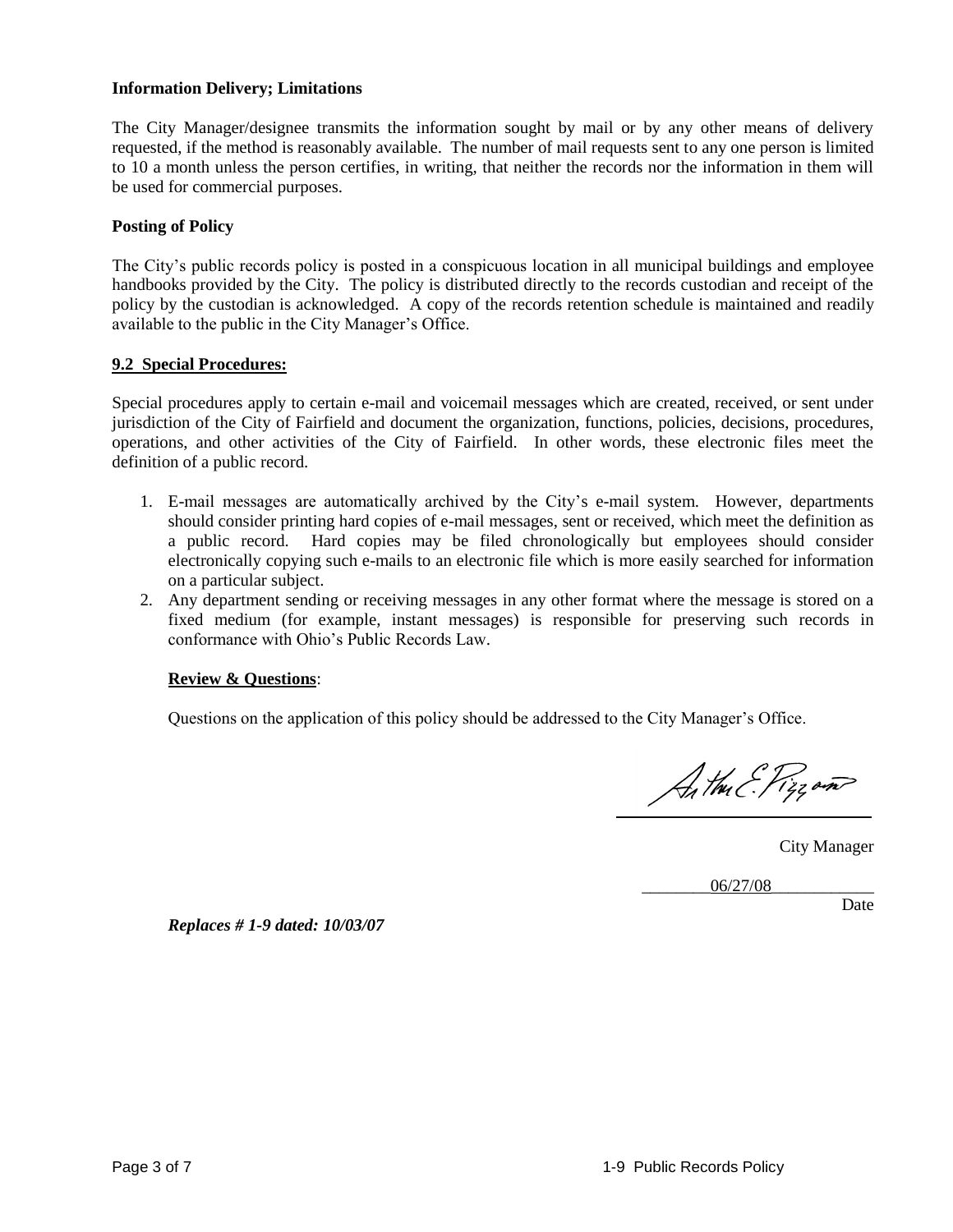# **City of Fairfield, Ohio Public Records Request Form**

The City of Fairfield, Ohio government belongs to the citizens of the City of Fairfield. We conduct our government activities in the open, and we are proud of our strong commitment to this important principle of democracy.

#### **While not mandatory, if you fill out this form it will help us provide the public records you are requesting in a more timely fashion.**

| Name of Requestor                                                                                                                                                                                                                                                                                                                                                                                            |                             |  |
|--------------------------------------------------------------------------------------------------------------------------------------------------------------------------------------------------------------------------------------------------------------------------------------------------------------------------------------------------------------------------------------------------------------|-----------------------------|--|
| Street Address                                                                                                                                                                                                                                                                                                                                                                                               | City, State, Zip            |  |
| <b>Phone Number</b>                                                                                                                                                                                                                                                                                                                                                                                          | Today's Date                |  |
| With as much specificity as possible, please describe what records you want to review. PLEASE PRINT.                                                                                                                                                                                                                                                                                                         |                             |  |
|                                                                                                                                                                                                                                                                                                                                                                                                              |                             |  |
|                                                                                                                                                                                                                                                                                                                                                                                                              |                             |  |
|                                                                                                                                                                                                                                                                                                                                                                                                              |                             |  |
|                                                                                                                                                                                                                                                                                                                                                                                                              |                             |  |
|                                                                                                                                                                                                                                                                                                                                                                                                              |                             |  |
|                                                                                                                                                                                                                                                                                                                                                                                                              |                             |  |
|                                                                                                                                                                                                                                                                                                                                                                                                              |                             |  |
| City of Fairfield, Ohio provides photocopies of public records according to the following schedule: 32 copies or<br>less - no charge. 33 copies or more - \$1.00 plus .03 per copy over 33 copies. All requests require advance<br>payment. Mailing charges are assessed at actual cost. There is no charge to inspect records while in a City<br>of Fairfield facility. Please check your preference below. |                             |  |
| I would like to inspect these records in the building when they are ready.<br>$\lceil$ $\rceil$                                                                                                                                                                                                                                                                                                              |                             |  |
| I would like these records copied, and I will pick them up when they are ready.<br>$\Box$                                                                                                                                                                                                                                                                                                                    |                             |  |
| I would like these records copied and mailed to me at the address on this form.<br>Ιl                                                                                                                                                                                                                                                                                                                        |                             |  |
| Name of City of Fairfield employee handling request.                                                                                                                                                                                                                                                                                                                                                         | Date request was completed. |  |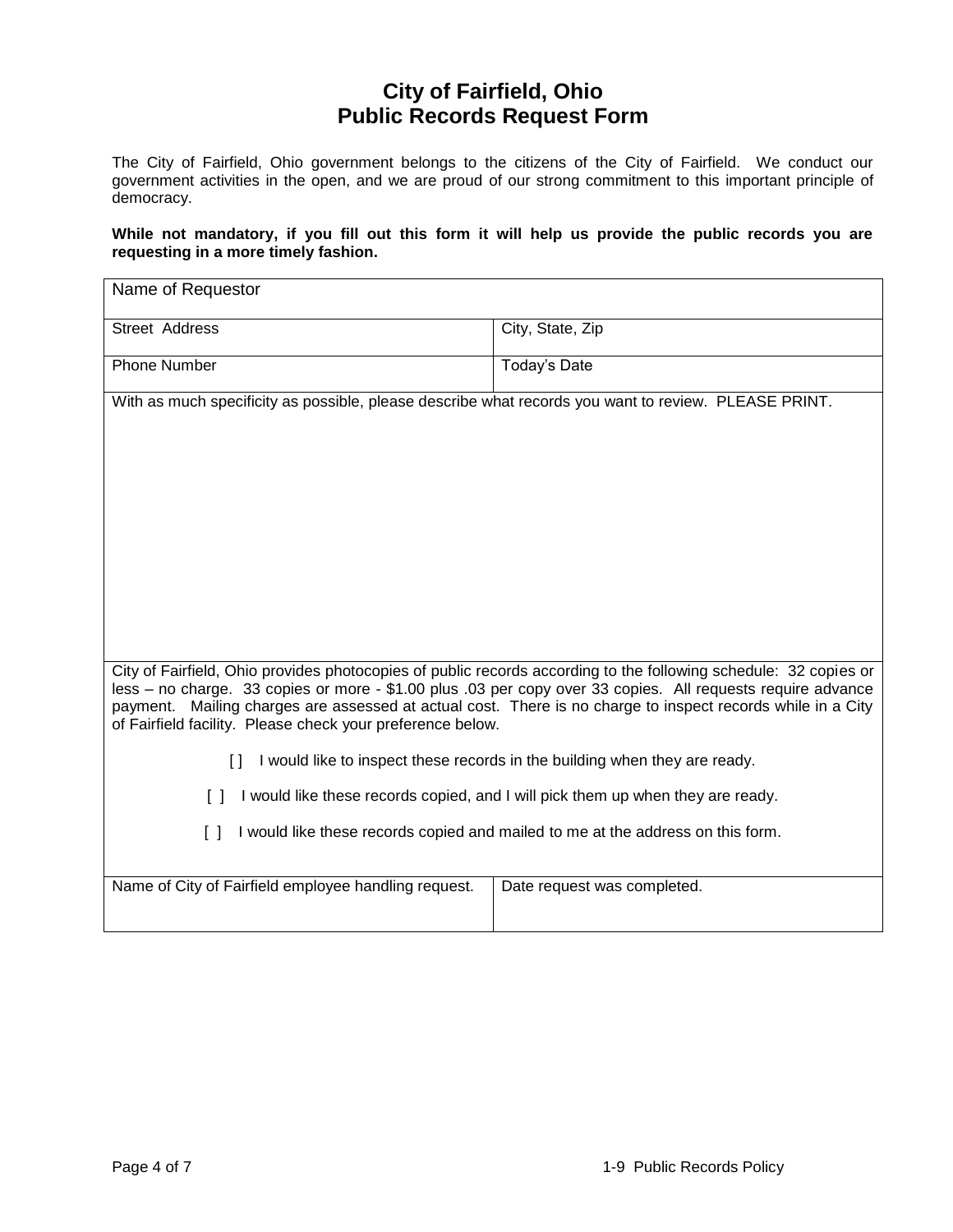#### **City of Fairfield, Ohio Public Records Response Form**

Our City government belongs to the citizens of the City of Fairfield, Ohio. We conduct our government activities in the open, and we are proud of our strong commitment to this important principle of democracy.

# **Persons requesting thirty three (33) or more copies will be required to pay a fee of \$1.00 plus \$0.03 per copy. Prepayment is required.**

| Name of Requestor                                                                                                                                                                                                                                                                |                             |  |
|----------------------------------------------------------------------------------------------------------------------------------------------------------------------------------------------------------------------------------------------------------------------------------|-----------------------------|--|
| Number of copies requested _________<br>$^{\textregistered}$<br>\$1.00 plus \$0.03 per page. (No charge if less<br>than 33 copies.)                                                                                                                                              | Total fee:<br>$\sim$ $\sim$ |  |
| Copies of other materials (video tape, cassette,<br>etc.)<br>Refer to Policy # 3-2 for applicable fees                                                                                                                                                                           | Total fee:<br>$\sim$ $\sim$ |  |
|                                                                                                                                                                                                                                                                                  | Total fee:<br>$\sim$ $\sim$ |  |
| [ ] Record(s) not available:                                                                                                                                                                                                                                                     |                             |  |
| [] Record has never been maintained by the City.                                                                                                                                                                                                                                 |                             |  |
| [ ] Record is no longer maintained or has been disposed of or transferred pursuant to RC-2.                                                                                                                                                                                      |                             |  |
| Record has been disposed pursuant to an application of One-Time Records Disposal RC-1.<br>$\Box$                                                                                                                                                                                 |                             |  |
| Record is prohibited from release due to an applicable state or federal law.<br>$\Box$<br>(State the applicable state or federal law)                                                                                                                                            |                             |  |
| Record is not in the form of a paper document.<br>$\Box$<br>[] Cassette tape [] Video tape [] Other (specify) ________                                                                                                                                                           |                             |  |
| [] Record is prohibited or exempted by law:<br>[] Record has been forwarded to legal counsel for research/review.<br>[ ] Record has been reviewed and release has been denied by legal counsel.<br>[ ] Record has been reviewed by legal counsel and records are to be released. |                             |  |
| Record has been reviewed and contained non-releasable material.<br>$\Box$<br>Upon review, non-releasable material has been redacted.<br>$\Box$<br>Releasing employee has noted the date, initials, and name of the requestor on a copy of<br>the reproduced page.                |                             |  |
| Name of City of Fairfield employee handling<br>request.                                                                                                                                                                                                                          | Date request was completed. |  |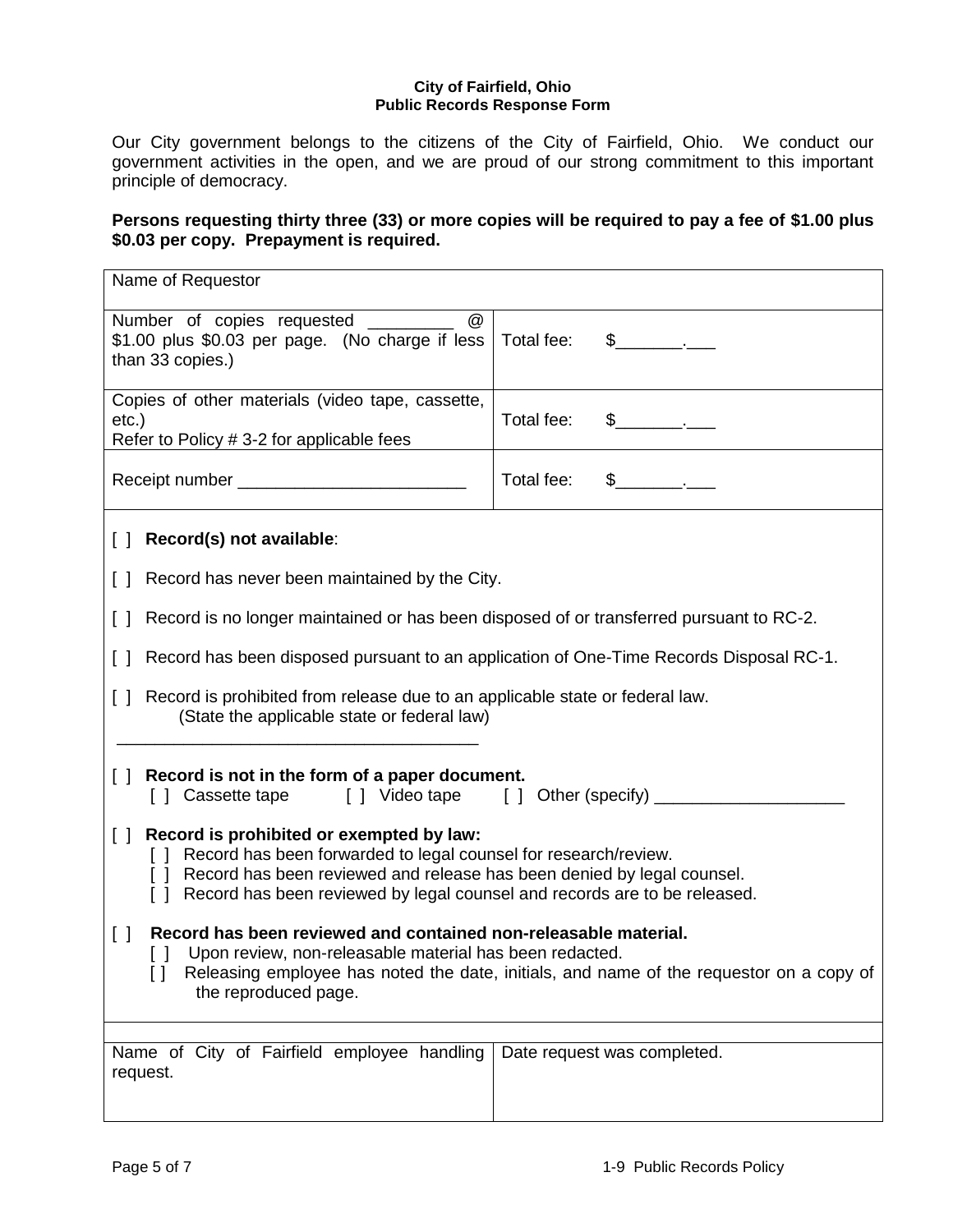#### Charges for Copied Materials

| Single Page 1-32<br>33 and over                                | no charge<br>1.00 plus .03 per copy over 33 copies<br>S.                |
|----------------------------------------------------------------|-------------------------------------------------------------------------|
| 24" x 36" Maps, Drawings, or larger                            | \$<br>$2.50$ per copy                                                   |
| <b>Fairfield Codified Ordinances</b>                           | \$100.00 each                                                           |
| City of Fairfield Planning and Zoning Code                     | \$25.00 each                                                            |
| City of Fairfield Building Code                                | \$25.00 each                                                            |
| City of Fairfield Thoroughfare Plan                            | \$<br>5.00 each                                                         |
| City of Fairfield Land Use Plan                                | \$<br>5.00 each                                                         |
| <b>Fairfield Police Department Reports</b>                     | no charge up to 32 pages<br>\$<br>1.00 plus .03 per copy over 33 copies |
| Fairfield Fire Department Life Squad/<br>Fire Incident Reports | no charge up to 32 pages<br>\$<br>1.00 plus .03 per copy over 33 copies |
| Audio and Video Recorded Tape                                  | Actual cost of reproducing tape                                         |

Any other document requested by the public that is not specifically listed in this policy should be calculated based on the single page charges stated above for a standard-sized page and \$2.50 for 24" x 36" maps or drawings or based upon the actual cost for the City obtaining the photocopy being provided if such printing/photocopying services are provided by an outside vendor.